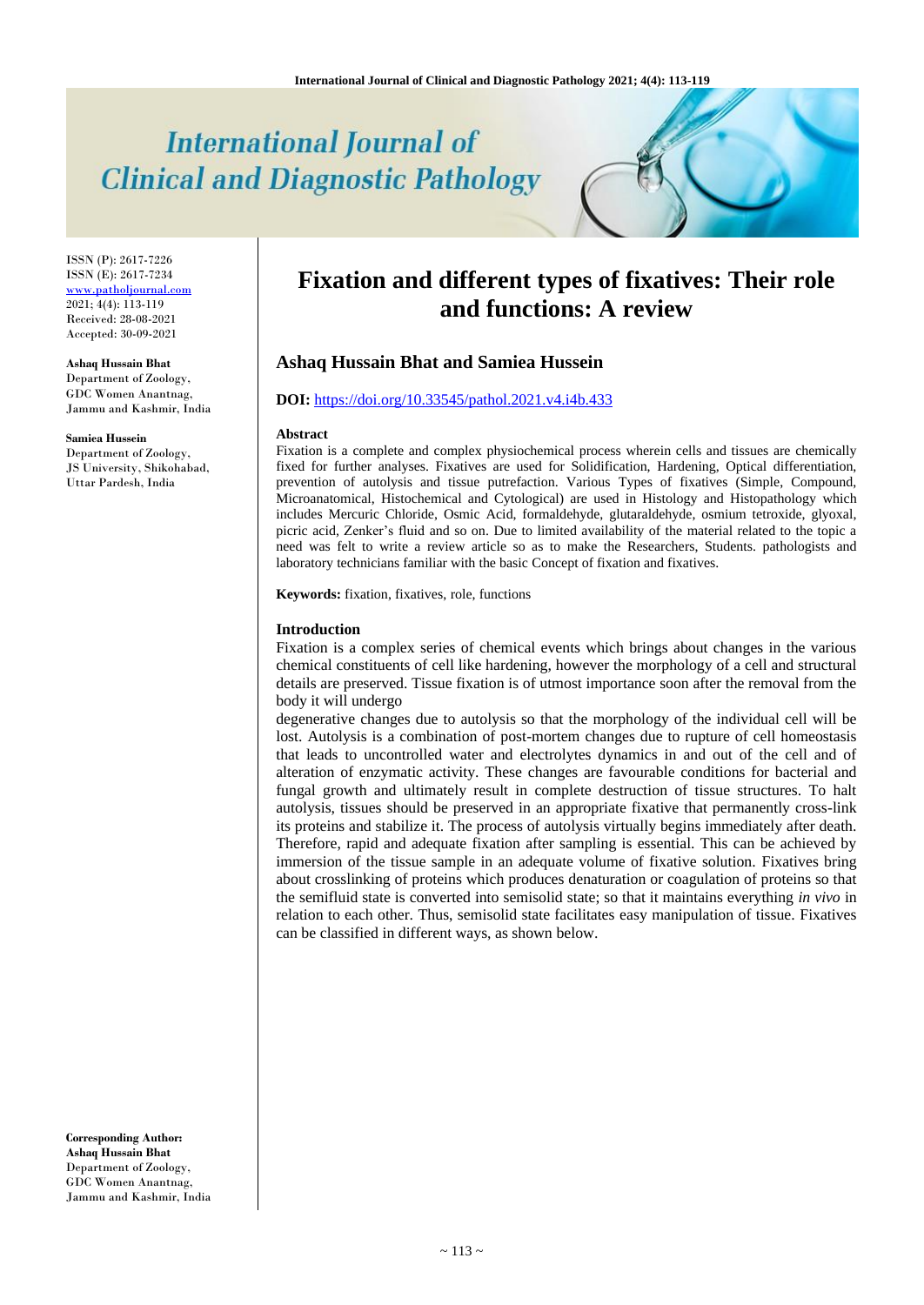

Chart depicting various types of Chemical Fixatives

#### **Functions of Fixatives**

If a fresh tissue is kept at room temperature it will become liquefied with a foul odour mainly due to action of pathogens i.e.; putrefaction and autolysis so the first and fore most aim of fixation is:

- 1. To preserve a tissue live and prevent from post mortem changes like autolysis (lysis or dissolution of cells by enzymatic action probably as a result of rupture of lysosomes) and putrefaction **(**breakdown of tissue by bacterial action often with formation of gas).
- 2. Preservation of chemical compounds and microanatomic constituents so that further histochemistry is possible.
- 3. Solidification: Converts the normal gel form into a sol form. The semifluid consistency of cells (gel) is changed into an irreversible semisolid consistency (solid).
- 4. Hardening: Easy manipulation of soft tissue like brain, intestines etc. is possible and maximally explored through Hardening via fixatives.
- 5. Optical differentiation: It alters to varying degrees the refractive indices of the various components of cells and tissues so that unstained components are more easily visualized than when unfixed.
- 6. Effects of staining by certain fixatives intensifies the staining character of tissues.

# **Factors Affecting Fixation and Fixatives Length of Fixation**

Different tissues require different time span for fixation depending on the size of the tissue (Thinner tissues require less time than thick tissues). If fixation period is prolonged, it will result in tissue brittleness due to over–cross-linking. If fixation time is shortened, it will result in less penetration of fixatives in tissues and cross-linking will not occur. Optimally overnight fixation is preferred for maximum tissue samples.

### **Concentration**

Different fixatives have different ideal concentration that are

determined experimentally. if concentration of a fixative is low prolonged time is needed for fixation and vice versa for high concentrations of a fixative resulting in damage to cellular structures as well as obliterated enzyme activities.

# **Temperature**

With increase in temperature to an optimum degrees (37°c-45<sup>o</sup> c) rate of fixation is increased, otherwise it will cause autolysis. If temperature is decreased, diffusion rate will also get decreased, resulting in extended penetration time.

# **Size**

Tissue thickness is one of the important factors for fixation. 4- to 6-mm thick specimen is best suited and preferred size for good penetration. If the sample size is too large, it is difficult for a fixative to penetrate and to reach the deeper part of the tissue, and thus resulting in autolysis.

# **Various Fixatives Used in Histopathology Simple fixatives**

#### **(I) Formaldehyde**

Formaldehyde was discovered in 1859 by Butlerov. In 1889 Trillat was the first who manufactured formaldehyde commercially as industrial reagent. In 1892, Ferdinand Blum recognized that formalin could give benefit when used as a fixative. The most routinely used solution for fixation of tissue is 10% formalin solution v/v-is nothing but an aqueous suspension of formaldehyde. In 10% neutral buffered form, formaldehyde is found to be the most commonly used fixative in pathology. Reaction between the formaldehyde and macromolecules of tissue seems to be complex. Formaldehyde reacts with nucleic acids as well as proteins, and it penetrates between nucleic acids and proteins and forms stabilized shell of nucleic acid-protein complex. As compared with other fixatives, formaldehyde causes lesser tissue shrinkage, with exceptions being acetone and ethanol. Formaldehyde seems to harden

tissue more when compared with other fixatives. The lipids are conserved, but carbohydrates are not fixed by formaldehyde. Formalin comprises 37 to 40% formaldehyde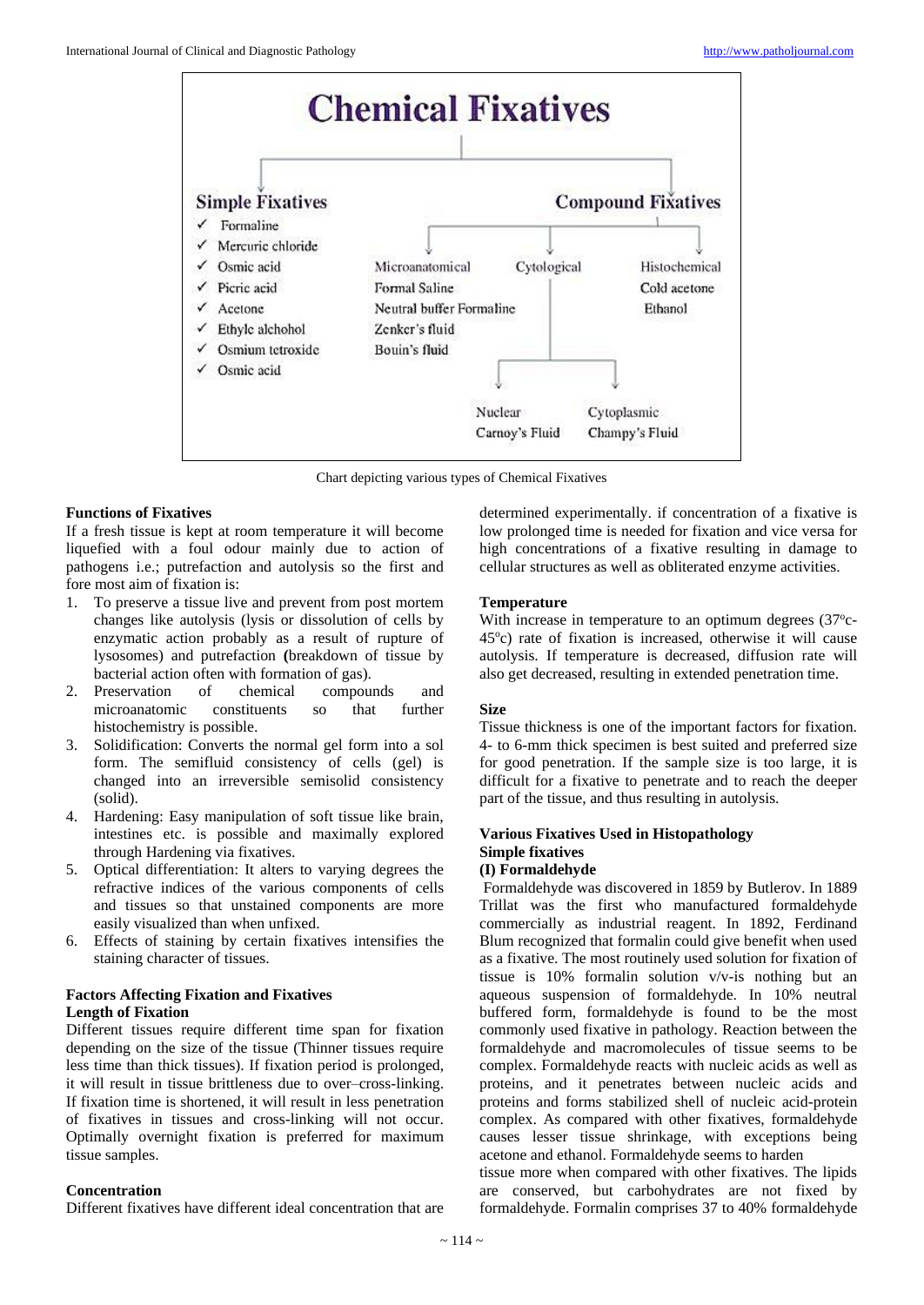and 60 to 63% water by weight. After continuous storage for long periods, accumulations of white deposits are observed in the solution. These are the precipitates of paraformaldehyde. By storing formalin at low temperature, these white deposits can be avoided. Also, 10% methanol may be added into the formalin to minimize the polymerization reaction that produces paraformaldehyde precipitate. It also contains a slight amount of formate ions. These are obtained from Cannizzaro reaction. In this reaction, two molecules of formaldehyde react together. One molecule condenses to form methanol and second molecule gets oxidized to form formic acid. The solution is acidic in reaction because of formic acid, but acidic nature of solution can be counterbalanced with incorporation of magnesium carbonate in little proportion. it is very cheap as compared to other fixatives in market, penetrates rapidly. Formalin is not a fixative of choice for carbohydrates as it partially preserves Glycogen. Some enzymes but not all can be demonstrated in formalin fixed tissues. It has no effect on neutral lipids but Complex lipids are completely fixed. A fat may be demonstrated in frozen section after fixed in a formalin fixative. Pure formalin is not a satisfactory fixative as it over hardens the tissue. A 10% dilution in tap water or distilled water is necessary. If kept standing for long period it gets oxidized to formic acid and forms a brown pigment in tissues called as Artifact, so it should be neutralized by addition of phosphates or calcium carbonate. There is a greater danger of explosion if concentrated Formalin is neutralized. Precautions are very much needed as Formalin on prolonged exposure can cause dermatitis. Its vapour may damage the nasal mucosa and cause sinusitis. Time required for fixation at room temperature is 12 hours for small biopsies and 4- 6 hours.

# **(II) Ethanol and Methanol**

Ethanol  $(CH_3CH_2OH)$  and methanol  $(CH_3OH)$  are considered to be coagulants that denature proteins. They replace water in the tissue environment disrupting hydrophobic and hydrogen bonding thus exposing the internal hydrophobic groups of proteins and altering their tertiary structure and their solubility in water. Methanol is closer to the structure of water than ethanol so ethanol interacts more strongly with hydrophobic areas than methanol. Fixation commences at a concentration of 50 – 60% for ethanol and >80% for methanol. Ethanol is sometimes used to preserve glycogen but will cause distortion of nuclear and cytoplasmic detail. Methanol is commonly used as a fixative for blood films and 95% ethanol is used as a fixative for cytology smears but both alcohols are usually combined with other reagents when used as fixatives for tissue specimens. They penetrate slowly, hardens and shrinks the tissue efficiently and penetrates rapidly in presence of other fixative hence incombination with other fixatives e.g., Carnoy's fixative is used to increase the speed of tissue processing. Ethanol is used to detect certain enzymes as it preserves some proteins in relatively un-denatured state so that it can be used for immunofluorescence or some histochemical methods. Ethanol dissolves fats and lipids being a good

fat solvent. Methyl alcohol is used for fixing blood film smears and bone marrow smears.

# **(III) Acetone**

Acetone  $(CH_3COCH_3)$  has a similar action to alcohol and has been used as a fixative and dehydrant for tissue processing, particularly rapid hand-processing of small specimens. It is widely recommended for fixation as part of the histochemical demonstration of enzymes where it is generally used cold (4 °C). It is an effective lipid solvent with a rapid action which can make tissues very brittle. Because it is highly volatile and flammable it is generally not used on automatic tissue processors. Acetone should not be used on some tissue processors because it will adversely affect seals and other components of the equipment. Cold acetone is sometimes used as a fixative for the histochemical demonstration of some tissue enzymes like phosphatases and lipases.

# **(IV) Mercuric Chloride (HgCl2)**

Mercuric chloride  $(HgCl<sub>2</sub>)$  was one of the first reagents used for tissue fixation. Although the mechanisms by which it fixes tissue are not fully understood it is known to react with amines, amides, amino acids and sulfhydryl groups, the latter being prominent in its reaction with cysteine where it is thought to produce cross-links. It is a powerful protein coagulant which leaves tissue in a state which produces strong staining with acid dyes. It reacts with phosphate residues of nucleic acids and effectively fixes nucleoproteins. It is for this reason that it is the major component in formulated fixatives such as B-

5 and Helly's fixatives recommended when high quality nuclear preservation is required (e.g., bone marrow trephines). These fixatives have slow penetration capacity, so the thickness of the specimens being fixed by mercuric fixatives should be thin. Disadvantages of Mercuric chloride as a fixative are that apart from the corrosive nature of mercuric chloride are, mercury is highly toxic, can be absorbed through the skin and is a cumulative poison, tend to penetrate poorly and if fixation is prolonged tissues become very hard and are prone to shrinkage during processing. In recent years a number of metal salts have been introduced as substitutes for mercuric chloride including salts of zinc and barium. Zinc chloride and zinc sulphate have been accepted fairly widely as being suitable and there are now many proprietary B-5 substitutes available. Some of the characteristics of Mercuric chloride as a fixative are as:

- It is rarely used alone because it causes shrinkage of the tissue.
- It brings about precipitation of the proteins which are required to be removed before staining by using potassium iodide in which they are soluble.
- Thick tissues more than 4mm thick are not fixed properly as it hardens the tissue at the peripheries whereas the Centre remains soft & under fixed.
- It penetrates rapidly without destroying lipids but ineffective on carbohydrates
- Mercuric chloride treatment brings out more brilliant staining with most of the dyes.
- Mercuric chloride fixed tissues contain black precipitates of mercury which are removed by treating

with 0.5% iodide solution in 70% ethanol for 5-10 minutes, sections are rinsed in water, decolourized for 5 minutes in 5% sodium thiosulphate and washed in running water.

# **(V) Picric acid**

Picric acid or trinitro phenol  $(C_6H_2(NO_2)_3OH)$  is a yellow crystalline substance that should be stored wet with water to avoid the risk of explosion. Distilled water can be added if it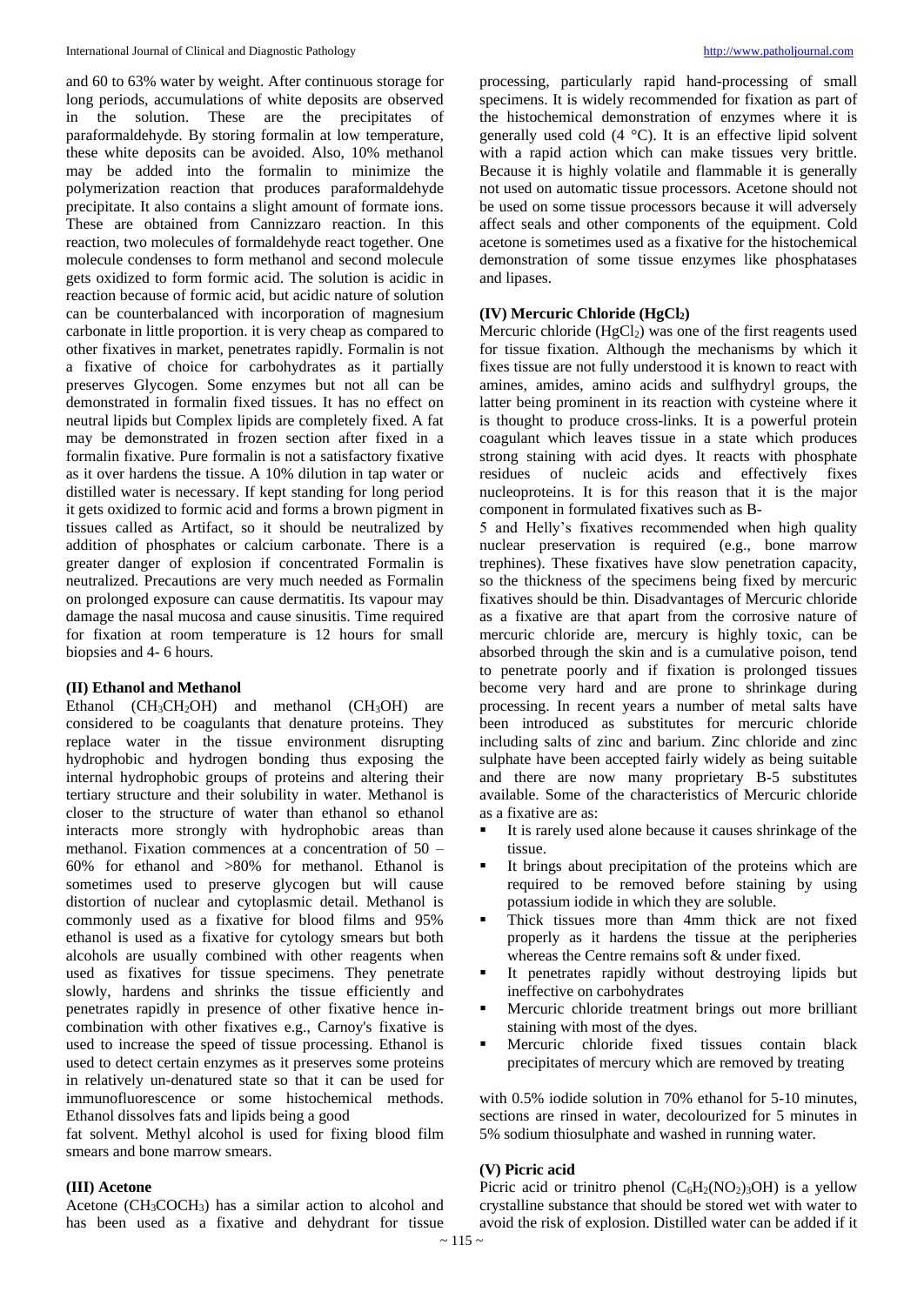appears to be drying out. For fixation it is always used in combination with other agents Bouin's and Hollande's solutions. It is also used as an acid dye in several stains (e.g.; in Van Gieson's solution for staining muscle). It imparts a yellow colour to tissues during fixation and because of its acidic nature residual picric acid should be washed from tissues with 70% ethanol before processing.

Being a coagulant fixative, it changes the charges on the ionisable side chains of proteins and disrupts electrostatic and hydrogen bonds. It forms salts (picrates) with basic groups of proteins causing coagulation. It does not to fix lipids and most carbohydrates but fixes glycogen. Picric acid hydrolyses nucleic acids so it should be avoided if DNA or RNA are to be examined. A little bit of shrinkage occurs during the processing of tissues fixed in picric acid containing reagents and that is the reason it is not used alone It penetrates well and fixes rapidly. It precipitates proteins and combines with them to form picrates some of the picrates are water-soluble so must be treated with alcohol before further processing where the tissue comes into contact with water.

# **(VI) Potassium dichromate**

Potassium dichromate  $(K_2Cr_2O_7)$  works as a non-coagulant unless it is used at  $pH < 3.4 - 3.8$ , where it reacts like chromic acid, as a coagulant. It is a component of several compound fixatives like Zenker's and Helly's solutions. It oxidises the proteins with the interaction of reduced chromate ions forming some cross-links, the extent being determined by the pH of the fixative. Chromium ions react with carboxyl and hydroxyl side chains of proteins leaving amino groups available and thus favours staining with acid dyes. Chromate will react with unsaturated lipids rendering them insoluble, and thus is a good fixative for mitochondria. It is normally recommended that tissues fixed in a chromate containing fixative are thoroughly washed in water prior to processing to avoid the formation of insoluble chromates. Traditionally dichromate containing fixatives were used in histochemical methods for the amine containing "chromaffin" granules of endocrine tissues. It fixes the cytoplasm without precipitation. Valuable in mixtures for the fixation of lipids especially phospholipids, phosphatides and mitochondria.

#### **(VII) Osmium tetroxide**

Osmium tetroxide is type of fixative that is water soluble and also soluble in nonpolar solvents. Osmium tetroxide seems to react with proteins side chains that cause crosslinking. The reactive groups of osmium tetroxide include various groups such as disulphide, carboxyl, hydroxyl, sulfhydryl, amide, and so on. During fixation by osmium tetroxide, either due to slow rate of reaction or due to restricted penetration of osmium tetroxide into tissue, large amounts of carbohydrates as well as proteins are eradicated. For electron microscopic studies, osmium tetroxide is used as secondary fixative, and it also performs well as stain and imparts contrast when observed under electron microscope. Osmium tetroxide is also helpful for staining of lipids in frozen sections. It is observed that fixation by osmium tetroxide causes swelling in tissue, which can be decreased by adding sodium chloride or calcium chloride to fixatives. It is traditionally sold as crystalline solid that is sealed in glass ampule. It is seen that osmium tetroxide crystals convert from solid state to vapor state. Continued exposure to osmium tetroxide vapours can cause deposition into cornea, which eventually leads to blindness Osmium tetroxide (OsO4) is a highly volatile, toxic, crystalline solid, soluble in polar and non-polar solvents. It fixes those substances having unsaturated bonds of lipids and phospholipids as it is one of the few fixatives that stabilises lipids and fats e.g., Myelin. During fixation process it is reduced to oxides which are deposited as black and insoluble particles in tissues, particularly on membranes. As osmium is a heavy metal it scatters electrons and thus adds electron density to the electron microscope image. It can also be used as an *en bloc* stain for demonstrating lipids (particularly myelinated nerve fibres) at the light microscope level and thus used in Electron Microscopy.

# **(VIII) Acetic acid**

Acetic acid (CH3COOH) is considered as a noncoagulative fixative agent. It acts by causing nuclear proteins coagulation. Incidentally, it stabilizes and assists to prevent nucleic acids loss. Acetic acid, when combined with ethanol, is used as an effective Cytological fixative that helps in conservation of nucleic acids, but if it is used singly, it results in swelling of cells, so used with other fixatives and to counter the shrinkage caused by other ingredients such as ethanol. Time required for fixation by acetic acid is less as penetration of acetic acid is faster into tissues penetrates rapidly and is a coagulant in action with nucleic acids but generally does not fix proteins. It is incorporated in compound fixatives to help prevent the loss of nucleic acids.

#### **(IX) Glutaraldehyde (C5H8O2)**

Glutaraldehyde was found in 1963 by Sabatini et al as particular fixative for ultrastructural researches. Glutaraldehyde comprises two aldehyde groups that are divided by three methylene bridges. Although penetration rate of glutaraldehyde is found to be slower when compared with formaldehyde, glutaraldehyde is more effective crosslinker for proteins than formaldehyde and it also inhibits enzyme activity. When polymerization of aqueous solution of glutaraldehyde occurs, it forms oligomeric and cyclic compounds, and also forms glutaric acid by oxidation. For stability, it requires pH of 5 and storage at 4°C.19,20 At room temperature, glutaraldehydes are not able to cross-link the nucleic acids. Glutaraldehyde preserves the ultrastructure of the tissue, thereby it is used in electron microscopy studies, but owing to poor penetration and overhardening properties, it is not used as tissue fixatives for light

microscopy. On exposure to oxygen, glutaraldehyde becomes unstable and breaks down with decrease in pH. Glutaraldehyde can act as sensitizer, and its exposure may result in respiratory tract, skin, and digestive tract irritation It is an amine reactive crosslinker in proteins, employed alone or mixed with Formaldehyde to stabilise human cells. It is also used alone or in combination with osmium tetroxide to crosslink and stabilize cells and membrane lipids for electron microscopy.

#### **Compound fixatives**

These are the mixtures of a number of fixatives combined in a definite proportion so that the disadvantage of one is reduced by use of another fixative and require a lesser amount of time for fixation. For example, Susa fluid, Carnoy's fluid, Bouin's Fluid, Formal saline, buffered formalin etc. All these compound fixatives have their own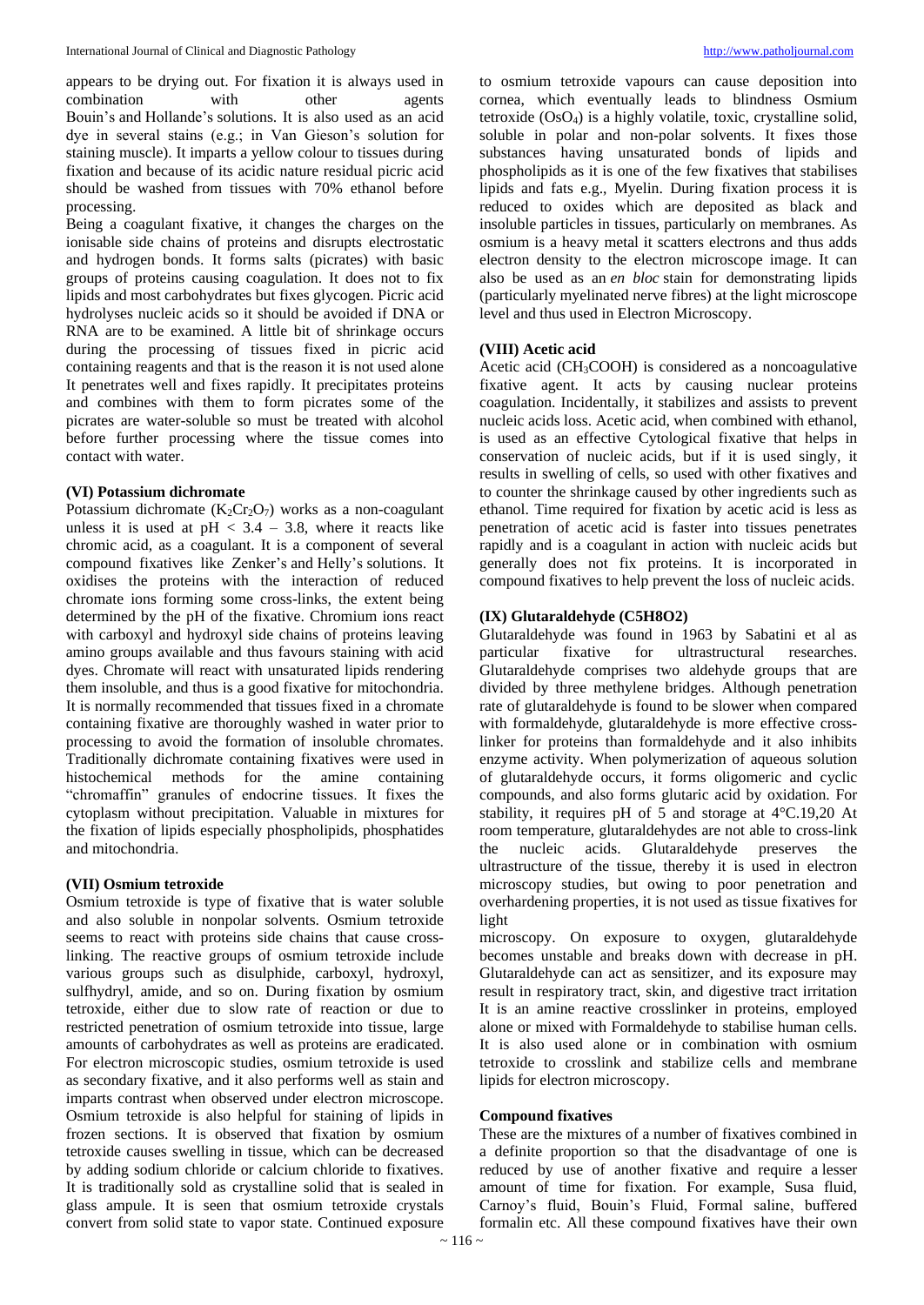advantages and disadvantages. There are three broad types of compound fixatives. Microanatomical, Cytological and Histochemical fixatives.

**A.** Micro anatomical fixatives are aimed at preserving anatomy of the tissues accurately and preserving the relationship of tissue layer and large cell aggregations. These fixatives are used for routine work of

normal and histopathological studies. For example, buffered formalin, Zenker's fluid, Bouin's fluid etc.

# **1. Bouin's fixative**

It is known as noncoagulant picrate fixative solution and was explained by Pol Andre Bouin in 1897. Bouin's fixative is considered as good fixative for conserving delicate as well as soft tissue structures. The major portion of Bouin's fixative contains picric acid with little quantity of acetic acid as well as formaldehyde. In the samples that have to be undertaken in situ hybridization, Bouin's solution cannot be used because it decreases the severity of hybridization. Chemical Composition of Bouin's fixative is:

| a) Saturated aqueous picric acid $=$ | 75ml |
|--------------------------------------|------|
| b) Formalin                          | 25ml |

c) Glacial acetic acid  $=$  5 ml

This fluid Penetrates rapidly and evenly and causes little shrinkage. It is an Excellent fixative for carbohydrates (glycogen), testicular and intestinal biopsies because it gives very good nuclear details, in testes it is used for detection oligospermia (low sperm count) and infertility studies.

## **2. Buffered formalin**

The fixative is a good routine fixative. This solution is hypotonic in buffer ions and has a pH of 6.8. Specimens should be fixed for 1-4 hours minimum, longer for larger specimens. Formalin fixation is thought to form between the aldehydes and the proteins, creating a gel, thus retaining cellular constituents in their *in vivo* relationship. Once properly fixed, the tissue should be able to withstand the subsequent stages of tissue processing or staining. It has been used as a popular general-purpose histological fixative to fix tissues. Chemical composition is as

| a) | Formalin                               | $=$       | 10 <sub>m</sub>  |
|----|----------------------------------------|-----------|------------------|
| b) | Acid sodium phosphate (monohydrate)    | $=$       | $0.4 \text{ gm}$ |
|    | c) Anhydrous disodium Phosphate<br>$=$ | $0.65$ gm |                  |
| d) | Water                                  | $=$       | $100 \text{ m}$  |
|    |                                        |           |                  |

# **3. Buffered formal sucrose**

This is an excellent fixative for the preservation of fine structure of phospholipids and some enzymes. It is recommended for combined cytochemistry and electron microscopic studies. The pH of this solution should be close to pH 7.4, but does not have to be too precise. It is unlikely to produce formalin pigment, unless very bloody tissues are stored in it for a long time without changing the solution, an unlikely situation. Formal sucrose gives more protection to cytological components and has been recommended as an initial fixative for electron microscopy, if used at 4°C. Otherwise, it is used for phospholipids or whenever greater physical protection is needed for the tissue. It is not usually recommended as a routine formalin fixative as it is basically formalin in a light sugar syrup.

If used for electron microscopy, the fixative is applied at 4

°C for an appropriate time, then transferred to the secondary fixative. Otherwise, as with the other formalin fixatives, it should be applied overnight as a minimum, days being better.

Chemical composition is as:

| a) Formalin |                          | 10 <sub>m1</sub> |
|-------------|--------------------------|------------------|
| b) Sucrose  | $\overline{\phantom{a}}$ | 7.5 gm.          |
| ------      |                          |                  |

c) M/15

# **4. Heidenhain Susa**

It is a decalcifying solution that derives its name from the initial letters of sublimate (mercury bichloride saturated in 0.6% NaCl) and saure (trichloroacetic and glacial acetic acid), key ingredients of the fixative together with formalin, all in aqueous solution. It is considered a good generalpurpose fixative, with rapid penetration. It is an excellent fixative for routine biopsy work and allows brilliant staining with good cytological detail. Gives rapid results and has even penetration with minimum shrinkage. Tissue has to be left in it for over 24 hours. Tissue should be treated with iodine to remove mercury pigment impurity if any. Chemical composition is as:

| $=$ | $4.5$ gm  |
|-----|-----------|
| $=$ | $0.5$ gm. |
| $=$ | $2.0$ gm. |
| $=$ | 4.0 ml    |
| $=$ | 100 ml    |
|     |           |

#### **5. Zenker's fluid**

A fixative solution containing corrosive mercuric bichloride, potassium bichromate, sodium sulfate, glacial acetic acid, and water; the sodium sulfate is frequently omitted. A mercury precipitate is left in the tissues and is troublesome to the inexperienced microscopist unless removed by an iodine solution. The most widely used variations of this fixative are the modifications by Maximow, by Helly, and by Custer, in which formalin replaces the acetic acid. It is a good routine fixative and gives fairly rapid and even penetration. It is not stable after the addition of acetic acid hence acetic acid (or formalin) should be added just before use. Washing of tissue in running water is necessary to remove excess dichromate.

Chemical composition is as:

| Mercuric chloride                                    | $=$ | 5gm              |
|------------------------------------------------------|-----|------------------|
| Potassium dichromate                                 | $=$ | $2.5$ gm.        |
| Sodium sulphate                                      | $=$ | $1.0 \text{ gm}$ |
| Distilled water to                                   | $=$ | $100 \text{ ml}$ |
| Add immediately before use Glacial acetic acid: 5 ml |     |                  |

# **6. Zenker formal (Helly's fluid)**

Helly's fluid or Zenker-formol fixative or formol-Zenker solution is a histologic fixative consisting of Zenker's fluid in which the glacial acetic acid is replaced by formalin. The concentration of formalin used varies between 5 and 10%: the most widely used formula consists of 9 parts Zenker stock solution and 1part neutral formalin (Zenker-Helly-Maximow). This is an excellent cytological and tissue fixative. It is used for bone marrow spleen and blood containing organs. As with Zenker's fluid it is necessary to remove excess dichromate and mercuric pigment. Chemical composition is as: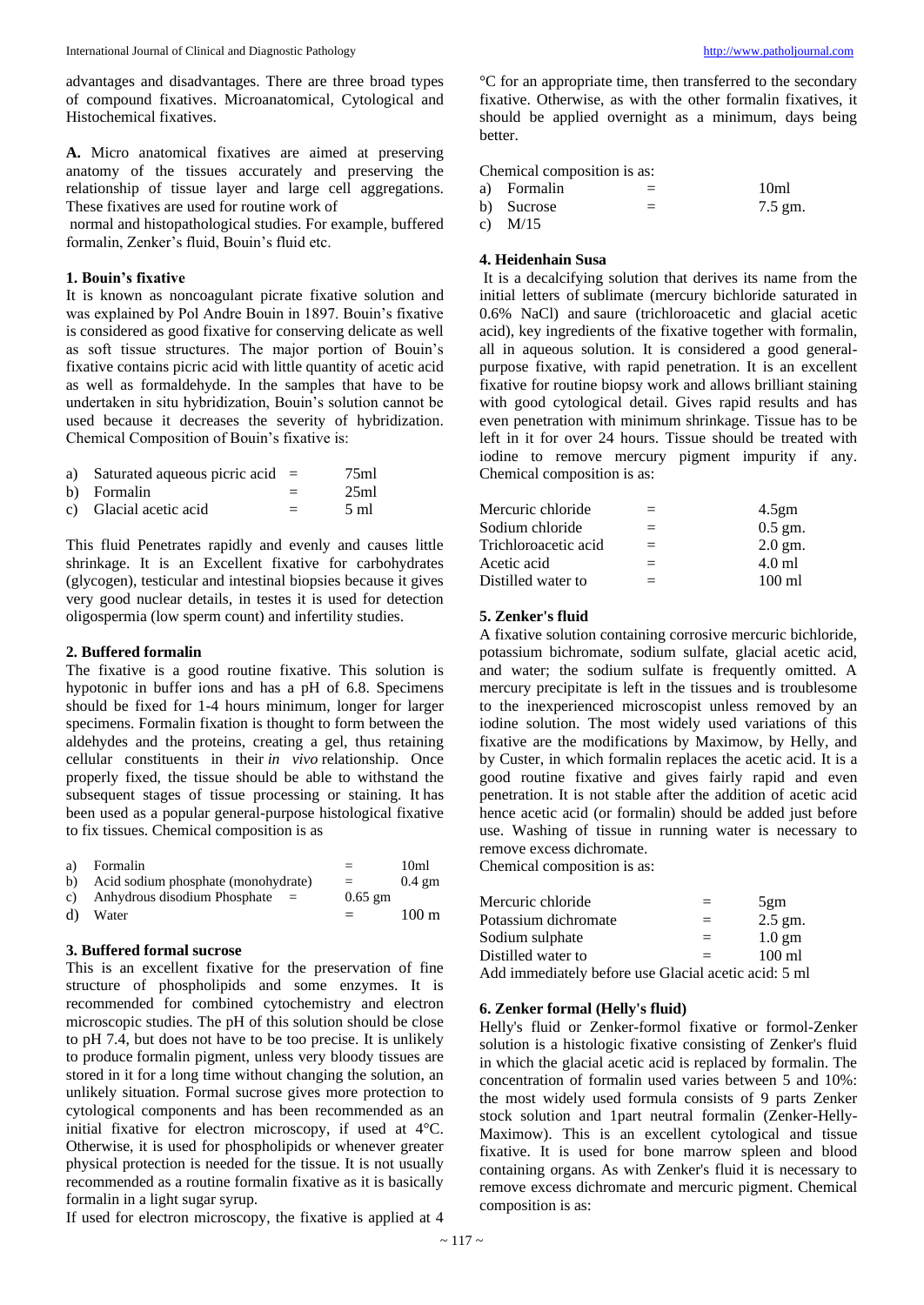International Journal of Clinical and Diagnostic Pathology [http://www.patholjournal.com](http://www.patholjournal.com/)

| Mercuric chloride                        | $=$ | $5 \text{ gm.}$  |
|------------------------------------------|-----|------------------|
| Potassium dichromate                     | $=$ | $2.5$ gm.        |
| Sodium sulphate                          | $=$ | $1.0$ gm.        |
| Distilled water to                       | $=$ | $100 \text{ ml}$ |
| Add formalin immediately before use 5 ml |     |                  |

# **7. Gendre's fluid**

This is an alcoholic Bouin solution that appears to improve upon aging. It is highly recommended for the preservation of glycogen and other carbohydrates. After fixation, the tissue is placed into 70% ethanol. Residual yellow colour should be washed out before staining. Chemical Composition is:

| Saturated picric acid in 95% alcohol | $=$ | 80 <sub>ml</sub> |
|--------------------------------------|-----|------------------|
| Formalin                             | $=$ | 15ml             |
| Glacial acetic acid                  | $=$ | .5ml             |

**B.** Cytological fixatives are used to preserve the constituent elements of the cells. According to their mode of action, they can be further subdivided into two groups:

▪ **Nuclear fixatives:** These are the fixatives that primarily fix the nuclear components of the cells. For example, Carnoy's fluid, Clarke's fluid etc.

# **1. Carnoy's fluid**

It is rapid acting, gives good nuclear preservation, and retains glycogen. Nissl's granules and glycogen are preserved. It lyses erythrocytes and dissolves lipids and can produce excessive hardening and shrinkage. Chemical composition is:

| Absolute alcohol    | $=$ | 60ml             |
|---------------------|-----|------------------|
| <b>Chloroform</b>   |     | 30 <sub>m1</sub> |
| Glacial acetic acid |     | $10 \text{ ml}$  |

# **2. Clarke's fluid**

Has been used on frozen sections and smears. Can produce fair results after conventional processing providing fixation time is kept very short. Preserves nucleic acids, but lipids are extracted. Rapid, good nuclear fixation and good preservation of cytoplasmic elements. It is excellent for smear or cover slip preparation of cell cultures or chromosomal analysis. Tissues can be transferred directly into 95% ethanol. Fixation time is 3-4 hours. Chemical composition is:

| Absolute alcohol    |        | 75 ml           |
|---------------------|--------|-----------------|
| Glacial acetic acid | _<br>_ | $25 \text{ ml}$ |

**3. New Comer's fluid.** Newcomer's is a fixative containing isopropanol, propionic acid, and dioxane that is recommended as a substitute for Carnoy's fixative in preservation of chromatin. It is also useful for fixing polysaccharides. When fixing, small pieces of tissue should be used. Fixation is complete in12-18 hours.

 $Isopropanol = 60 ml$ 

Propionic  $\text{acid} = 40 \text{ml}$ Petroleum ether  $= 10$  ml. Acetone  $=10$  ml.

Dioxane =10 ml.

**Cytoplasmic fixatives:** These are the fixatives that primarily fix the cytoplasmic components of the cell. For example, Champy's fluid, Zenker's fixative etc.

# **1. Champy's fluid**

The solution is stable for some time. It is suitable for use when cytological preservation is the main interest. This fixative cannot be kept hence prepared fresh. It preserves the mitochondrial fat and lipids. Its Penetration power is poor and uneven. Tissues must be fairly small, preferably 1-2 mm thick and never more than 3 mm. Pieces more than 2 millimetres should be washed overnight after fixation and should be fixed within 24 hours. Aftertreatment the specimen should be Washed in running tap water overnight to remove chromium and osmium compounds. Chemical composition is:

| Chromium trioxide    | $=$ | lg        |
|----------------------|-----|-----------|
| Potassium Dichromate | $=$ | 3g        |
| Osmium tetroxide     | $=$ | $1\sigma$ |
| Distilled water      | $=$ | 250ml     |

# **2. Formal saline**

This mixture of formaldehyde in isotonic saline was widely used for routine histopathology prior to the introduction of phosphate-buffered formalin. It often produces formalin pigment. Fixation time is 12 to 24 hours. Chemical composition is:

| 40% Formaldehyde | $=$ | 100ml            |
|------------------|-----|------------------|
| Sodium Chloride  | $=$ | 9g               |
| Distilled water  | $=$ | $900 \text{ ml}$ |

# **3. Formal Calcium**

Recommended for the preservation of lipids especially phospholipids. Fixation time is 12 to 24 hours. Chemical composition is:

| composition to:  |     |                   |
|------------------|-----|-------------------|
| 40% Formaldehyde | $=$ | 100 <sub>ml</sub> |
| Calcium Chloride | $=$ | 10g               |
| Distilled water  | $=$ | 900 ml            |

# **Histochemical fixatives**

They are used for the Histochemical studies of the tissues where the minimum or no changes in the components to be demonstrated are required. for example, Buffered formalin or vapor fixatives include Formaldehyde vapour, Acetone, Acrolein etc.

#### **1. Acetone**

Acetone  $(CH_3COCH_3)$  has a similar action to alcohol and has been used as a fixative and dehydrant for tissue processing, particularly rapid hand-processing of small specimens. It is widely recommended for fixation as part of the histochemical demonstration of enzymes where it is generally used cold (4°C). Acetone is a histochemical fixative agent used in histopathology. It acts as an efficacious lipid solvent that results in tissue brittleness. Apart from tissue fixation, they are primarily used as an agent for dehydration in tissue processing. Because of extremely volatile as well as flammable nature, they are not recommended for use in automatic tissue processor.

#### **2. Acrolein /chromyl chloride**

It used at 37 °C for 1-2 hours. Acrolein was introduced by Luft as a primary fixative agent, and it is a three carbon  $\alpha\beta$ unsaturated monoaldehyde. Acrolein provides magnificent preservation of structural detail and conserves the virus antigenicity. It is also known as acrylic aldehyde. It reacts with macromolecules that result in formation of cross-links